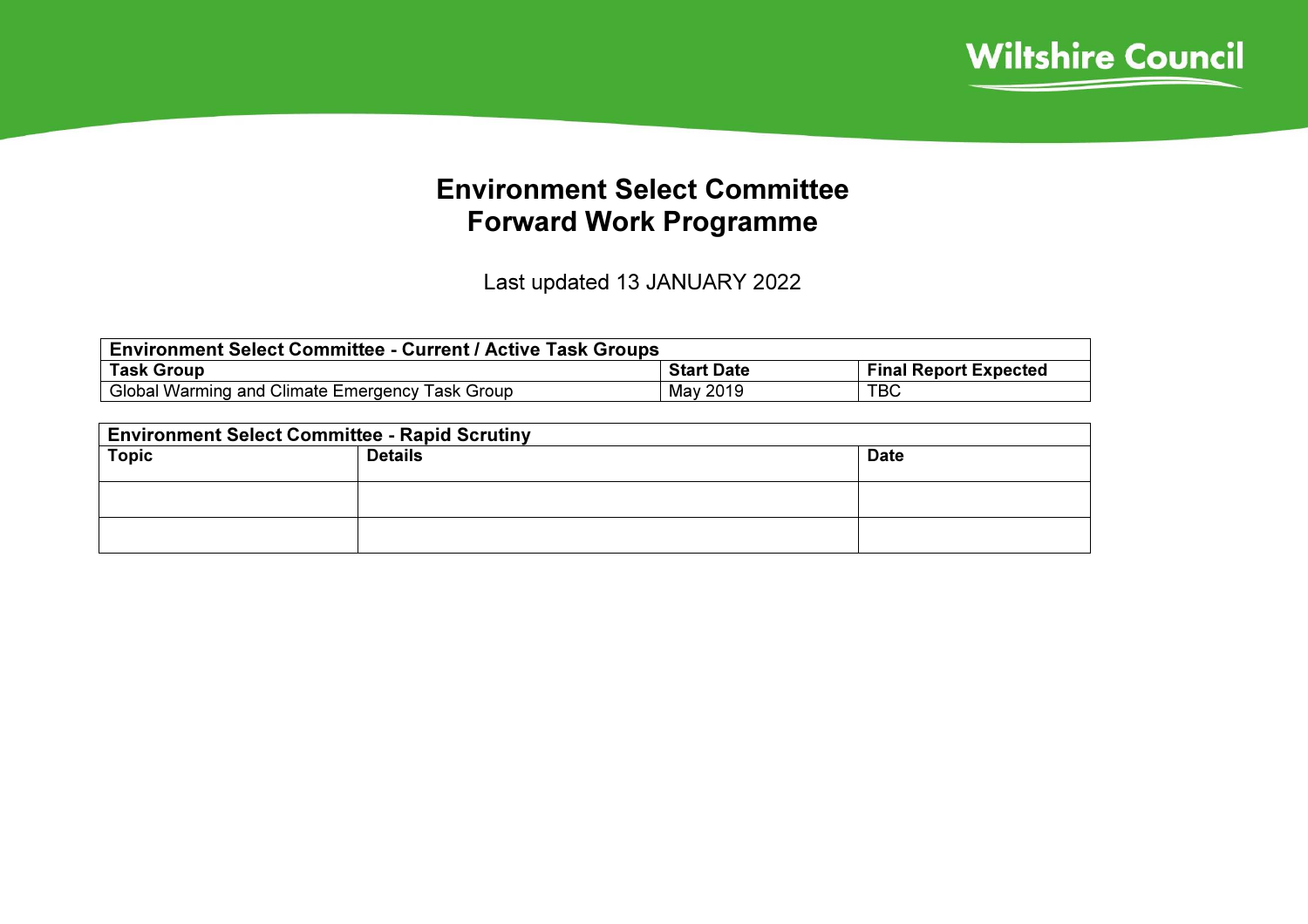| <b>Environment Select Committee – Forward Work Programme</b> |      | Last updated 13 JANUARY 2022       |                                                                    |                    |                                             |
|--------------------------------------------------------------|------|------------------------------------|--------------------------------------------------------------------|--------------------|---------------------------------------------|
| <b>Meeting Date</b>                                          | Item | <b>Details / Purpose of Report</b> | Corporate<br>Director and / or   Cabinet Member<br><b>Director</b> | <b>Responsible</b> | <b>Report Author</b><br><b>Lead Officer</b> |

| 8 Mar 2022 | <b>Grass Cutting Policy</b><br>2022/23                      | As discussed at the ESC-<br>Executive meeting on 21<br>September 2021 on the<br>transport and highways<br>portfolio to provide a report<br>outlining the policy for grass<br>cutting in the following year.   | Parvis Khansari<br>(Director of<br>Highways and<br>Transport) | <b>Cllr Dr Mark</b><br><b>McClelland</b> | Adrian Hampton       |
|------------|-------------------------------------------------------------|---------------------------------------------------------------------------------------------------------------------------------------------------------------------------------------------------------------|---------------------------------------------------------------|------------------------------------------|----------------------|
| 8 Mar 2022 | CATGs: 10 Years On                                          | As resolved at the ESC<br>meeting on 7 September 2021<br>the committee to receive an<br>up-to-date report on<br><b>Community Area Transport</b><br>Group (CATG)                                               | Parvis Khansari<br>(Director of<br>Highways and<br>Transport) | <b>Cllr Dr Mark</b><br><b>McClelland</b> | Dave Thomas          |
| 8 Mar 2022 | Recycling                                                   | As discussed at the ESC-<br>Executive meeting on 21<br>September 2021 on the waste<br>portfolio the committee to<br>receive a report on developing<br>the recycling service and<br>improving recycling rates. | Parvis Khansari<br>(Director of<br>Highways and<br>Transport) | Cllr Dr Mark<br>McClelland               | Martin<br>Litherland |
| 8 Mar 2022 | <b>Global Warming &amp; Climate</b><br>Emergency task group | To receive an update from the<br>task group regarding activity<br>and its forward work plan                                                                                                                   |                                                               |                                          | Simon Bennett        |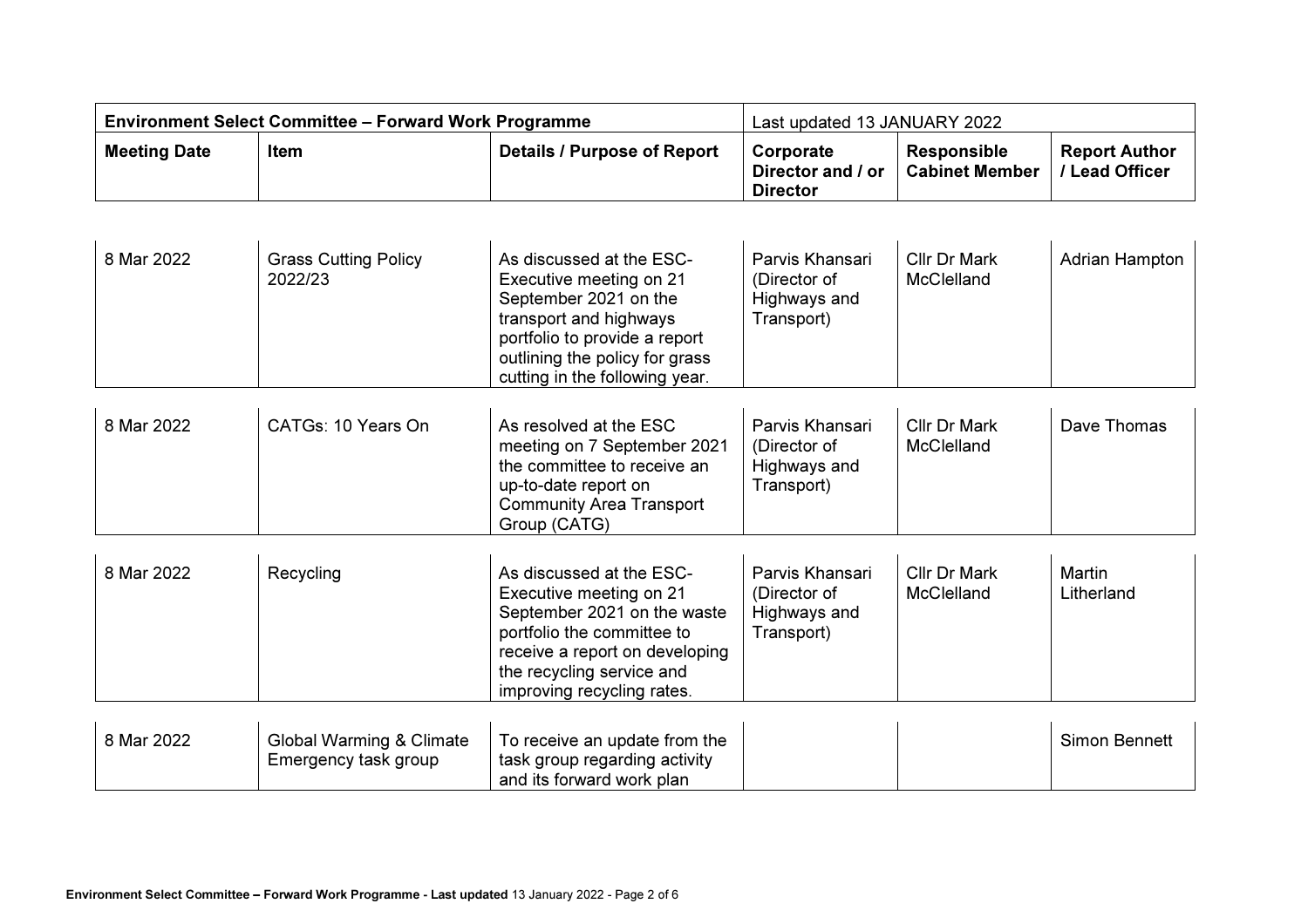| <b>Environment Select Committee - Forward Work Programme</b> |                                                           | Last updated 13 JANUARY 2022                                                                                                                                                                    |                                                                                       |                                             |                                        |
|--------------------------------------------------------------|-----------------------------------------------------------|-------------------------------------------------------------------------------------------------------------------------------------------------------------------------------------------------|---------------------------------------------------------------------------------------|---------------------------------------------|----------------------------------------|
| <b>Meeting Date</b>                                          | Item                                                      | Details / purpose of report                                                                                                                                                                     | <b>Associate</b><br><b>Director</b>                                                   | <b>Responsible</b><br><b>Cabinet Member</b> | <b>Report Author</b><br>/ Lead Officer |
| 14 Jun 2022                                                  | <b>Waste Management</b><br><b>Strategy: Annual Review</b> | For the committee to receive<br>an annual update on:<br>• a review of changes to<br>legislation and government<br>policy<br>• performance in 2020-21<br>• an action plan for 2022-23            | Parvis Khansari<br>(Director of<br>Highways and<br>Transport)                         | <b>Cllr Dr Mark</b><br>McClelland           | Martin<br>Litherland                   |
| 14 Jun 2022                                                  | Bus Strategy / Bus<br>Improvement Plan                    | As discussed at the ESC-<br>Executive meeting on 21<br>September 2021 on the<br>transport and highways<br>portfolio a report to be<br>provided detailing the<br>development of plans.           | Parvis Khansari<br>(Director of<br>Highways and<br>Transport)                         | Cllr Dr Mark<br>McClelland                  | <b>Jason Salter</b>                    |
| 14 Jun 2022                                                  | Active travel                                             | As discussed at the ESC-<br>Executive meeting on 21<br>September 2021 on the<br>transport and highways<br>portfolio to a report on<br>programmes identified for<br>potential Government funding | Parvis Khansari<br>(Director of<br>Highways and<br>Transport)                         | Cllr Dr Mark<br>McClelland                  |                                        |
| 14 Jun 2022                                                  | 'Heritage' app; 'What's on in<br>Wiltshire' app           | September 2021 on the arts,<br>heritage and tourism portfolio<br>a report to be provided<br>detailing the development of<br>two tourism apps.                                                   | David Redfern<br>(Assistant<br><b>Director Leisure</b><br>Culture and<br>Communities) | <b>Cllr Richard</b><br>Clewer               |                                        |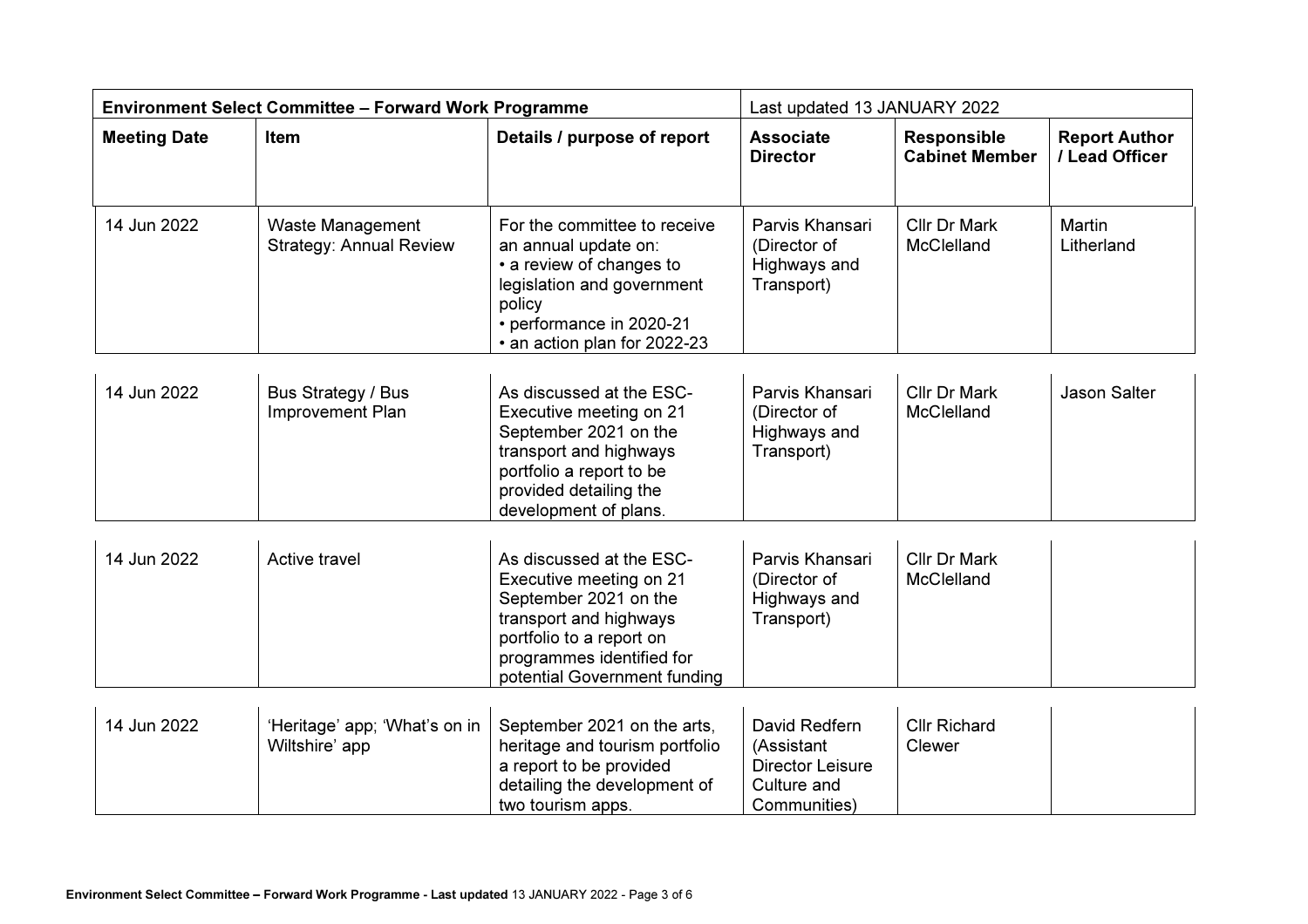| <b>Environment Select Committee - Forward Work Programme</b> |                                                  |                                                                                             | Last updated 13 JANUARY 2022        |                                             |                                      |
|--------------------------------------------------------------|--------------------------------------------------|---------------------------------------------------------------------------------------------|-------------------------------------|---------------------------------------------|--------------------------------------|
| <b>Meeting Date</b>                                          | Item                                             | Details / purpose of report                                                                 | <b>Associate</b><br><b>Director</b> | <b>Responsible</b><br><b>Cabinet Member</b> | <b>Report Author</b><br>Lead Officer |
| 14 Jun 2022                                                  | Global Warming & Climate<br>Emergency task group | To receive an update from the<br>task group regarding activity<br>and its forward work plan |                                     |                                             | Simon Bennett                        |

| 13 Jul 2022 | <b>Libraries Development</b>                                              | As discussed at the ESC-<br>Executive meeting on 24<br>September 2021 on the leisure<br>and libraries portfolio to<br>provide a update on the<br>development of the council's<br>library service. | David Redfern<br>(Assistant<br><b>Director Leisure</b><br>Culture and<br>Communities) | Cllr Ian Blair-<br>Pilling |
|-------------|---------------------------------------------------------------------------|---------------------------------------------------------------------------------------------------------------------------------------------------------------------------------------------------|---------------------------------------------------------------------------------------|----------------------------|
| 13 Jul 2022 | Retrofitting of energy<br>improvement works of<br>current council housing | As discussed at the ESC-<br>Executive meeting on 9<br>September 2021 on the<br>housing portfolio to provide a<br>report on the scheme to make<br>council homes more carbon<br>neutral             | Simon Hendey<br>(Director -<br>Housing and<br>Commercial)                             | <b>Cllr Phil Alford</b>    |
| 13 Jul 2022 | Construction of zero carbon                                               | As discussed at the ESC-                                                                                                                                                                          | Simon Hendey                                                                          | <b>Cllr Phil Alford</b>    |

| 13 Jul 2022 | Construction of zero carbon | As discussed at the ESC-       | Simon Hendey | <b>Cllr Phil Alford</b> |  |
|-------------|-----------------------------|--------------------------------|--------------|-------------------------|--|
|             | homes                       | Executive meeting on 9         | (Director -  |                         |  |
|             |                             | September 2021 on the          | Housing and  |                         |  |
|             |                             | housing portfolio to provide a | Commercial)  |                         |  |
|             |                             | report on the construction of  |              |                         |  |
|             |                             | zero carbon homes.             |              |                         |  |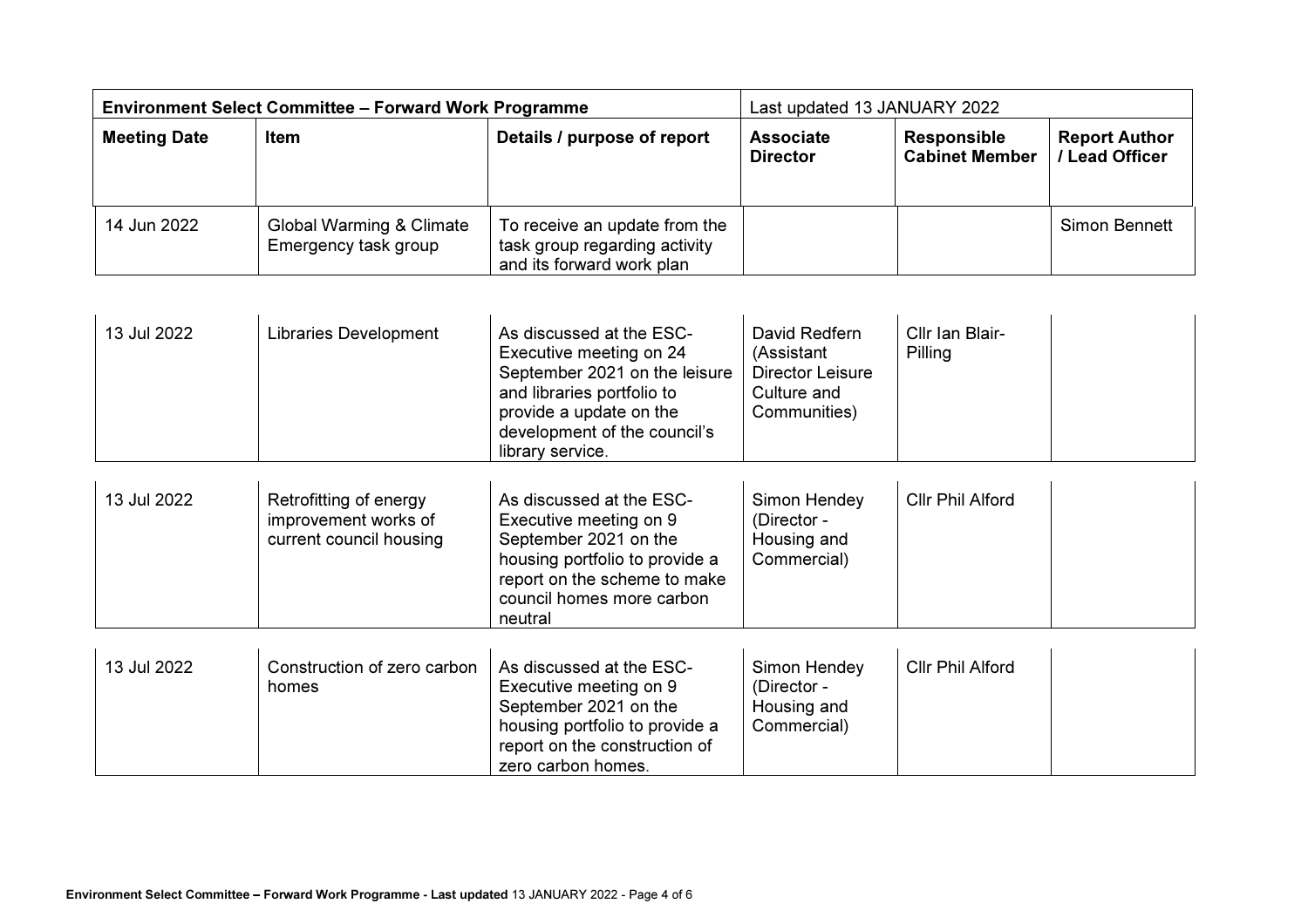| <b>Environment Select Committee - Forward Work Programme</b> |                                                  |                                                                                             | Last updated 13 JANUARY 2022        |                                             |                                      |
|--------------------------------------------------------------|--------------------------------------------------|---------------------------------------------------------------------------------------------|-------------------------------------|---------------------------------------------|--------------------------------------|
| <b>Meeting Date</b>                                          | <b>Item</b>                                      | Details / purpose of report                                                                 | <b>Associate</b><br><b>Director</b> | <b>Responsible</b><br><b>Cabinet Member</b> | <b>Report Author</b><br>Lead Officer |
| 13 Jul 2022                                                  | Global Warming & Climate<br>Emergency task group | To receive an update from the<br>task group regarding activity<br>and its forward work plan |                                     |                                             | Simon Bennett                        |

| <sup>1</sup> 13 Sep 2022 | Homes 4 Wiltshire | As discussed at the ESC-<br>Executive meeting on 9                | Emma Legg<br>(Director - Adult | Nicole Smith |
|--------------------------|-------------------|-------------------------------------------------------------------|--------------------------------|--------------|
|                          |                   | September 2021 on the                                             | Care, Access and               |              |
|                          |                   | housing portfolio to provide an<br>update on Homes for Wiltshire. | Reablement)                    |              |

| 13 Sep 2022 | Local Plan | As discussed at the ESC-<br>Executive meeting on 14<br>September 2021 on the spatial<br>planning portfolio to receive | <b>Cllr Nick Botterill</b> | Georgina<br>Clampitt-Dix.<br>Jean Marshall |
|-------------|------------|-----------------------------------------------------------------------------------------------------------------------|----------------------------|--------------------------------------------|
|             |            | updates when appropriate.                                                                                             |                            |                                            |

| 13 Sep 2022 | Global Warming & Climate | To receive an update from the |  | <b>Simon Bennett</b> |
|-------------|--------------------------|-------------------------------|--|----------------------|
|             | Emergency task group     | task group regarding activity |  |                      |
|             |                          | and its forward work plan     |  |                      |

| 8 Nov 2022 | Private sector renewal<br>strategy | As discussed at the ESC-<br>Executive meeting on 9<br>September 2021 on the<br>housing portfolio to provide a<br>report on the strategy. | Emma Legg<br>(Director - Adult<br>Care, Access and<br>Reablement) |  | Nicole Smith |
|------------|------------------------------------|------------------------------------------------------------------------------------------------------------------------------------------|-------------------------------------------------------------------|--|--------------|
|------------|------------------------------------|------------------------------------------------------------------------------------------------------------------------------------------|-------------------------------------------------------------------|--|--------------|